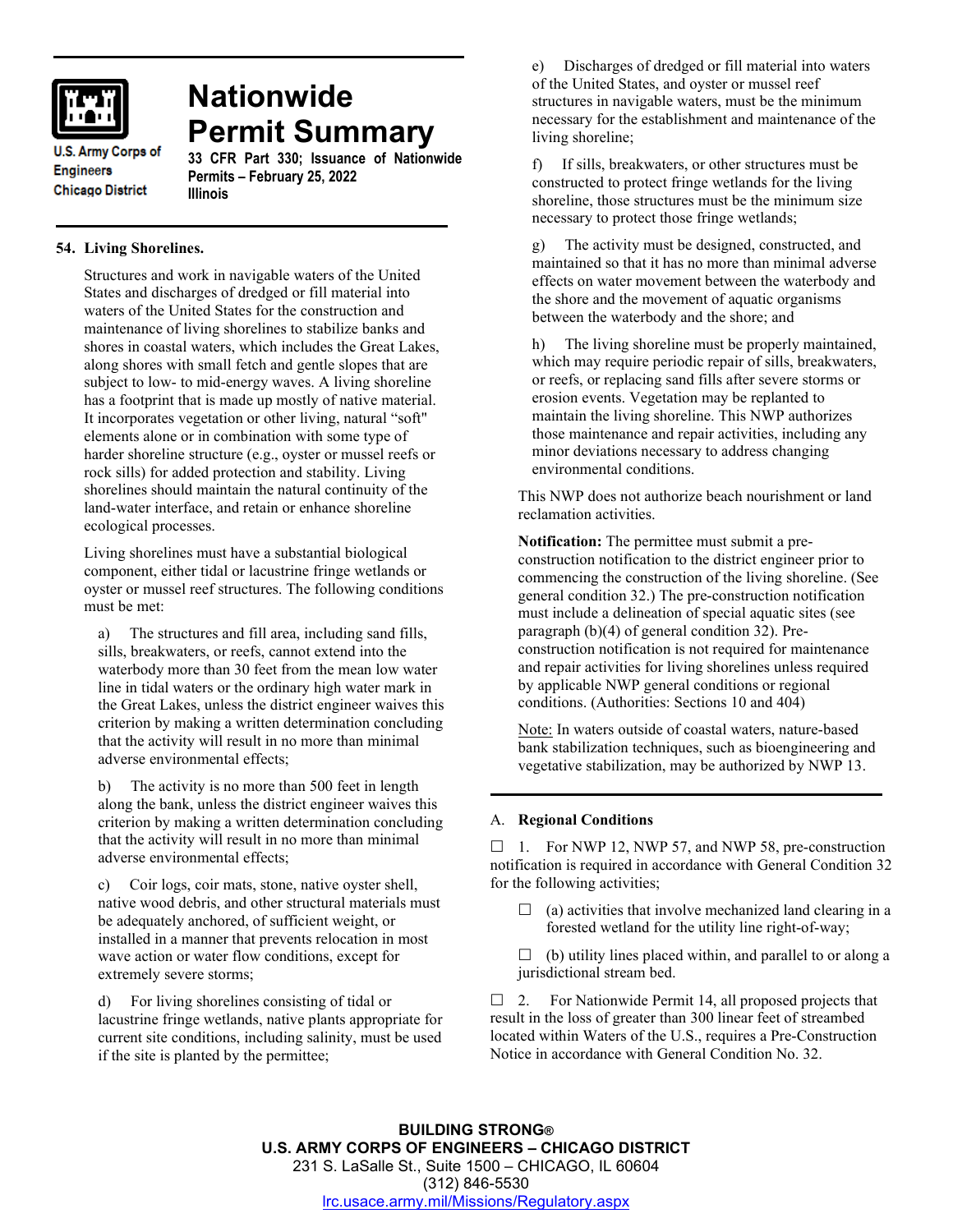$\Box$  3. Any bank stabilization activity involving a method that protrudes from the bank contours, such as jetties, stream barbs, and/or weirs, will require a pre-construction notification in accordance with General Condition 32.

## B. **Nationwide Permit General Conditions**

Note: To qualify for NWP authorization, the prospective permittee must comply with the following general conditions, as applicable, in addition to any regional or case-specific conditions imposed by the division engineer or district engineer. Prospective permittees should contact the appropriate Corps district office to determine if regional conditions have been imposed on an NWP. Prospective permittees should also contact the appropriate Corps district office to determine the status of Clean Water Act Section 401 water quality certification and/or Coastal Zone Management Act consistency for an NWP. Every person who may wish to obtain permit authorization under one or more NWPs, or who is currently relying on an existing or prior permit authorization under one or more NWPs, has been and is on notice that all of the provisions of 33 CFR 330.1 through 330.6 apply to every NWP authorization. Note especially 33 CFR 330.5 relating to the modification, suspension, or revocation of any NWP authorization.

## 1. **Navigation**.

 $\Box$  (a) No activity may cause more than a minimal adverse effect on navigation.

 $\Box$  (b) Any safety lights and signals prescribed by the U.S. Coast Guard, through regulations or otherwise, must be installed and maintained at the permittee's expense on authorized facilities in navigable waters of the United States.

 $\Box$  (c) The permittee understands and agrees that, if future operations by the United States require the removal, relocation, or other alteration, of the structure or work herein authorized, or if, in the opinion of the Secretary of the Army or his authorized representative, said structure or work shall cause unreasonable obstruction to the free navigation of the navigable waters, the permittee will be required, upon due notice from the Corps of Engineers, to remove, relocate, or alter the structural work or obstructions caused thereby, without expense to the United States. No claim shall be made against the United States on account of any such removal or alteration.

□ 2. **Aquatic Life Movements.** No activity may substantially disrupt the necessary life cycle movements of those species of aquatic life indigenous to the waterbody, including those species that normally migrate through the area, unless the activity's primary purpose is to impound water. All permanent and temporary crossings of waterbodies shall be suitably culverted, bridged, or otherwise designed and constructed to maintain low flows to sustain the movement of those aquatic species. If a bottomless culvert cannot be used, then the crossing should be designed and constructed to minimize adverse effects to aquatic life movements.

 3. **Spawning Areas**. Activities in spawning areas during spawning seasons must be avoided to the maximum extent practicable. Activities that result in the physical destruction (e.g., through excavation, fill, or downstream

smothering by substantial turbidity) of an important spawning area are not authorized.

 4. **Migratory Bird Breeding Areas.** Activities in waters of the United States that serve as breeding areas for migratory birds must be avoided to the maximum extent practicable.

 5. **Shellfish Beds**. No activity may occur in areas of concentrated shellfish populations, unless the activity is directly related to a shellfish harvesting activity authorized by NWPs 4 and 48, or is a shellfish seeding or habitat restoration activity authorized by NWP 27.

 6. **Suitable Material**. No activity may use unsuitable material (e.g., trash, debris, car bodies, asphalt, etc.). Material used for construction or discharged must be free from toxic pollutants in toxic amounts (see section 307 of the Clean Water Act).

 7. **Water Supply Intakes**. No activity may occur in the proximity of a public water supply intake, except where the activity is for the repair or improvement of public water supply intake structures or adjacent bank stabilization.

 8. **Adverse Effects from Impoundments**. If the activity creates an impoundment of water, adverse effects to the aquatic system due to accelerating the passage of water, and/or restricting its flow must be minimized to the maximum extent practicable.

 9. **Management of Water Flows**. To the maximum extent practicable, the pre-construction course, condition, capacity, and location of open waters must be maintained for each activity, including stream channelization, storm water management activities, and temporary and permanent road crossings, except as provided below. The activity must be constructed to withstand expected high flows. The activity must not restrict or impede the passage of normal or high flows, unless the primary purpose of the activity is to impound water or manage high flows. The activity may alter the pre-construction course, condition, capacity, and location of open waters if it benefits the aquatic environment (e.g., stream restoration or relocation activities).

 10. **Fills Within 100-Year Floodplains**. The activity must comply with applicable FEMA-approved state or local floodplain management requirements.

 11. **Equipment**. Heavy equipment working in wetlands or mudflats must be placed on mats, or other measures must be taken to minimize soil disturbance.

 12. **Soil Erosion and Sediment Controls**. Appropriate soil erosion and sediment controls must be used and maintained in effective operating condition during construction, and all exposed soil and other fills, as well as any work below the ordinary high water mark or high tide line, must be permanently stabilized at the earliest practicable date. Permittees are encouraged to perform work within waters of the United States during periods of low-flow or no-flow, or during low tides.

 13. **Removal of Temporary Fills**. Temporary structures must be removed, to the maximum extent practicable, after their use has been discontinued. Temporary fills must be removed in their entirety and the affected areas returned to pre-construction elevations. The affected areas must be revegetated, as appropriate.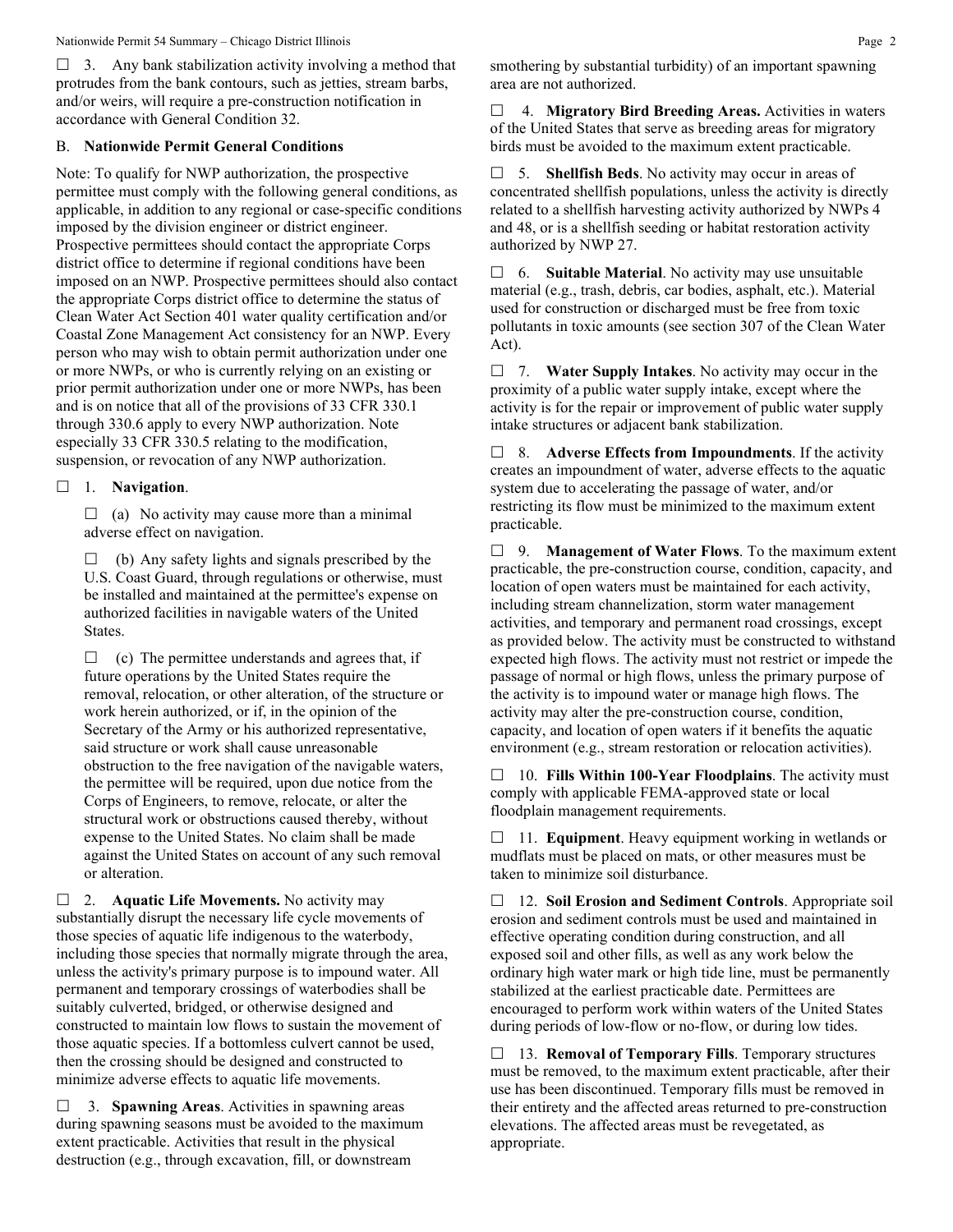#### Nationwide Permit 54 Summary – Chicago District Illinois **Page 3** and the state of the state of the state of the state of the state of the state of the state of the state of the state of the state of the state of the state

 14. **Proper Maintenance**. Any authorized structure or fill shall be properly maintained, including maintenance to ensure public safety and compliance with applicable NWP general conditions, as well as any activity-specific conditions added by the district engineer to an NWP authorization.

 15. **Single and Complete Project**. The activity must be a single and complete project. The same NWP cannot be used more than once for the same single and complete project.

## 16. **Wild and Scenic Rivers**.

 $\Box$  (a) No NWP activity may occur in a component of the National Wild and Scenic River System, or in a river officially designated by Congress as a "study river" for possible inclusion in the system while the river is in an official study status, unless the appropriate Federal agency with direct management responsibility for such river, has determined in writing that the proposed activity will not adversely affect the Wild and Scenic River designation or study status.

 $\Box$  (b) If a proposed NWP activity will occur in a component of the National Wild and Scenic River System, or in a river officially designated by Congress as a "study river" for possible inclusion in the system while the river is in an official study status, the permittee must submit a preconstruction notification (see general condition 32). The district engineer will coordinate the PCN with the Federal agency with direct management responsibility for that river. Permittees shall not begin the NWP activity until notified by the district engineer that the Federal agency with direct management responsibility for that river has determined in writing that the proposed NWP activity will not adversely affect the Wild and Scenic River designation or study status.

 $\Box$  (c) Information on Wild and Scenic Rivers may be obtained from the appropriate Federal land management agency responsible for the designated Wild and Scenic River or study river (e.g., National Park Service, U.S. Forest Service, Bureau of Land Management, U.S. Fish and Wildlife Service). Information on these rivers is also available at: [http://www.rivers.gov/.](http://www.rivers.gov/)

 17. **Tribal Rights**. No activity or its operation may impair reserved tribal rights, including, but not limited to, reserved water rights and treaty fishing and hunting rights.

## 18. **Endangered Species**.

 $\Box$  (a) No activity is authorized under any NWP which is likely to directly or indirectly jeopardize the continued existence of a threatened or endangered species or a species proposed for such designation, as identified under the Federal Endangered Species Act (ESA), or which will directly or indirectly destroy or adversely modify the critical habitat of such species. No activity is authorized under any NWP which "may affect" a listed species or critical habitat, unless ESA section 7 consultation addressing the consequences of the proposed activity on listed species or critical habitat has been completed. See 50 CFR 402.02 for the definition of "effects of the action" for the purposes of ESA section 7 consultation, as well as 50 CFR 402.17, which provides further explanation under ESA section 7 regarding "activities that are reasonably

certain to occur" and "consequences caused by the proposed action."

 $\Box$  (b) Federal agencies should follow their own procedures for complying with the requirements of the ESA (see 33 CFR 330.4 $(f)(1)$ ). If pre-construction notification is required for the proposed activity, the Federal permittee must provide the district engineer with the appropriate documentation to demonstrate compliance with those requirements. The district engineer will verify that the appropriate documentation has been submitted. If the appropriate documentation has not been submitted, additional ESA section 7 consultation may be necessary for the activity and the respective federal agency would be responsible for fulfilling its obligation under section 7 of the ESA.

 $\Box$  (c) Non-federal permittees must submit a preconstruction notification to the district engineer if any listed species (or species proposed for listing) or designated critical habitat (or critical habitat proposed such designation) might be affected or is in the vicinity of the activity, or if the activity is located in designated critical habitat or critical habitat proposed for such designation, and shall not begin work on the activity until notified by the district engineer that the requirements of the ESA have been satisfied and that the activity is authorized. For activities that might affect Federally-listed endangered or threatened species (or species proposed for listing) or designated critical habitat (or critical habitat proposed for such designation), the pre-construction notification must include the name(s) of the endangered or threatened species (or species proposed for listing) that might be affected by the proposed activity or that utilize the designated critical habitat (or critical habitat proposed for such designation) that might be affected by the proposed activity. The district engineer will determine whether the proposed activity "may affect" or will have "no effect" to listed species and designated critical habitat and will notify the non-Federal applicant of the Corps' determination within 45 days of receipt of a complete preconstruction notification. For activities where the non-Federal applicant has identified listed species (or species proposed for listing) or designated critical habitat (or critical habitat proposed for such designation) that might be affected or is in the vicinity of the activity, and has so notified the Corps, the applicant shall not begin work until the Corps has provided notification that the proposed activity will have "no effect" on listed species (or species proposed for listing or designated critical habitat (or critical habitat proposed for such designation), or until ESA section 7 consultation or conference has been completed. If the non-Federal applicant has not heard back from the Corps within 45 days, the applicant must still wait for notification from the Corps.

 $\Box$  (d) As a result of formal or informal consultation with the FWS or NMFS the district engineer may add species-specific permit conditions to the NWPs.

 $\Box$  (e) Authorization of an activity by an NWP does not authorize the "take" of a threatened or endangered species as defined under the ESA. In the absence of separate authorization (e.g., an ESA Section 10 Permit, a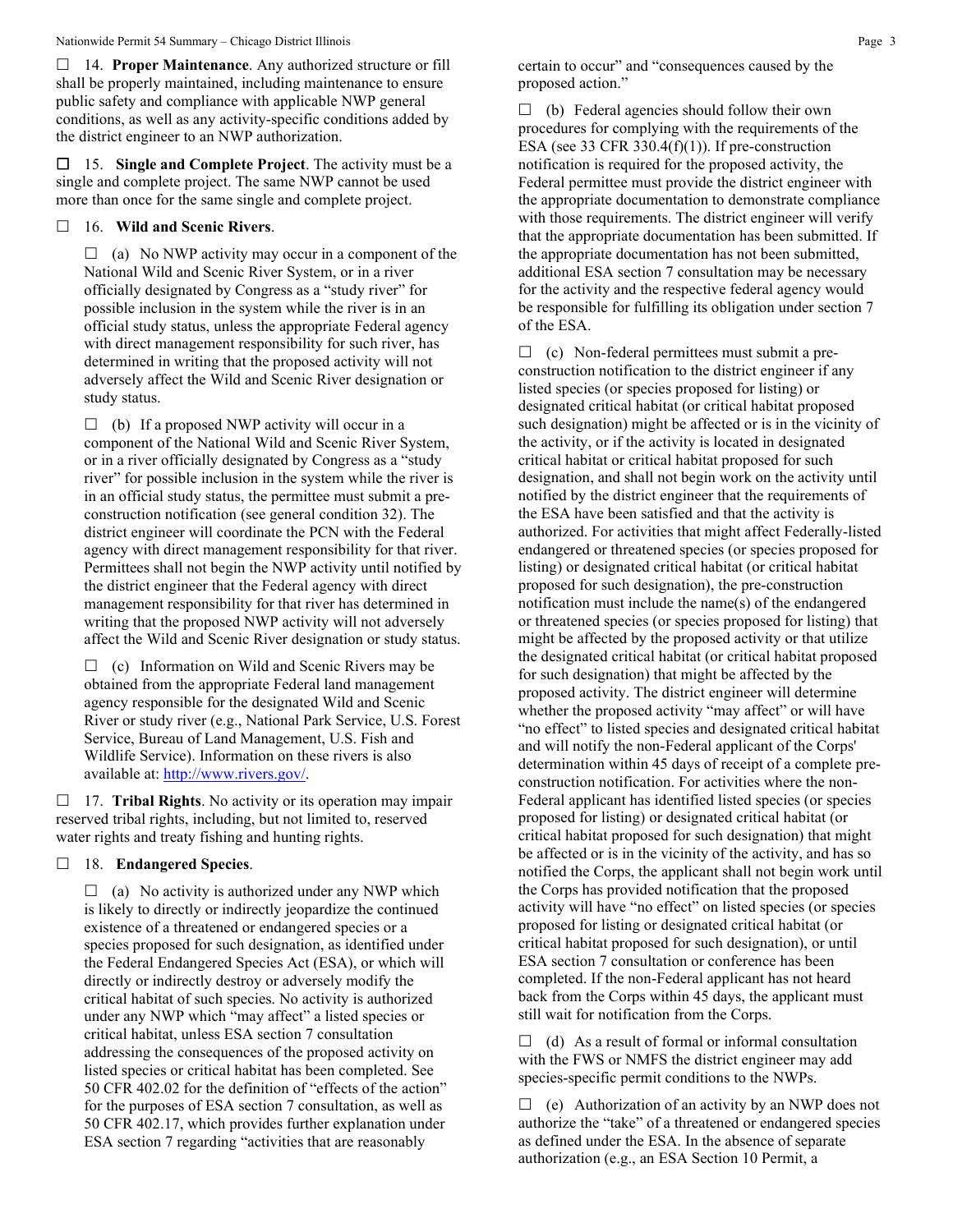Biological Opinion with "incidental take" provisions, etc.) from the FWS or the NMFS, the Endangered Species Act prohibits any person subject to the jurisdiction of the United States to take a listed species, where "take" means to harass, harm, pursue, hunt, shoot, wound, kill, trap, capture, or collect, or to attempt to engage in any such conduct. The word "harm" in the definition of "take" means an act which actually kills or injures wildlife. Such an act may include significant habitat modification or degradation where it actually kills or injures wildlife by significantly impairing essential behavioral patterns, including breeding, feeding or sheltering.

 $\Box$  (f) If the non-federal permittee has a valid ESA section  $10(a)(1)(B)$  incidental take permit with an approved Habitat Conservation Plan for a project or a group of projects that includes the proposed NWP activity, the non-federal applicant should provide a copy of that ESA section  $10(a)(1)(B)$  permit with the PCN required by paragraph (c) of this general condition. The district engineer will coordinate with the agency that issued the ESA section  $10(a)(1)(B)$  permit to determine whether the proposed NWP activity and the associated incidental take were considered in the internal ESA section 7 consultation conducted for the ESA section  $10(a)(1)(B)$  permit. If that coordination results in concurrence from the agency that the proposed NWP activity and the associated incidental take were considered in the internal ESA section 7 consultation for the ESA section  $10(a)(1)(B)$  permit, the district engineer does not need to conduct a separate ESA section 7 consultation for the proposed NWP activity. The district engineer will notify the non-federal applicant within 45 days of receipt of a complete pre-construction notification whether the ESA section  $10(a)(1)(B)$  permit covers the proposed NWP activity or whether additional ESA section 7 consultation is required.

 $\Box$  (g) Information on the location of threatened and endangered species and their critical habitat can be obtained directly from the offices of the FWS and NMFS or their world wide web pages at http://www.fws.gov/ or http://www.fws.gov/ipac and

http://www.nmfs.noaa.gov/pr/species/esa/ respectively.

 19. **Migratory Birds and Bald and Golden Eagles**. The permittee is responsible for ensuring that an action authorized by NWP complies with the Migratory Bird Treaty Act and the Bald and Golden Eagle Protection Act. The permittee is responsible for contacting the appropriate local office of the U.S. Fish and Wildlife Service to determine what measures, if any, are necessary or appropriate to reduce adverse effects to migratory birds or eagles, including whether "incidental take" permits are necessary and available under the Migratory Bird Treaty Act or Bald and Golden Eagle Protection Act for a particular activity.

#### 20. **Historic Properties**.

 $\Box$  (a) No activity is authorized under any NWP which may have the potential to cause effects to properties listed, or eligible for listing, in the National Register of Historic Places until the requirements of Section 106 of the National Historic Preservation Act (NHPA) have been satisfied.

 $\Box$  (b) Federal permittees should follow their own procedures for complying with the requirements of section 106 of the National Historic Preservation Act (see 33 CFR 330.4 $(g)(1)$ ). If pre-construction notification is required for the proposed NWP activity, the Federal permittee must provide the district engineer with the appropriate documentation to demonstrate compliance with those requirements. The district engineer will verify that the appropriate documentation has been submitted. If the appropriate documentation is not submitted, then additional consultation under section 106 may be necessary. The respective federal agency is responsible for fulfilling its obligation to comply with section 106.

 $\Box$  (c) Non-federal permittees must submit a preconstruction notification to the district engineer if the NWP activity might have the potential to cause effects to any historic properties listed on, determined to be eligible for listing on, or potentially eligible for listing on the National Register of Historic Places, including previously unidentified properties. For such activities, the preconstruction notification must state which historic properties might have the potential to be affected by the proposed NWP activity or include a vicinity map indicating the location of the historic properties or the potential for the presence of historic properties. Assistance regarding information on the location of, or potential for, the presence of historic properties can be sought from the State Historic Preservation Officer, Tribal Historic Preservation Officer, or designated tribal representative, as appropriate, and the National Register of Historic Places (see 33 CFR 330.4(g)). When reviewing pre-construction notifications, district engineers will comply with the current procedures for addressing the requirements of section 106 of the National Historic Preservation Act. The district engineer shall make a reasonable and good faith effort to carry out appropriate identification efforts commensurate with potential impacts, which may include background research, consultation, oral history interviews, sample field investigation, and/or field survey. Based on the information submitted in the PCN and these identification efforts, the district engineer shall determine whether the proposed NWP activity has the potential to cause effects on the historic properties. Section 106 consultation is not required when the district engineer determines that the activity does not have the potential to cause effects on historic properties (see 36 CFR 800.3(a)). Section 106 consultation is required when the district engineer determines that the activity has the potential to cause effects on historic properties. The district engineer will conduct consultation with consulting parties identified under 36 CFR 800.2(c) when he or she makes any of the following effect determinations for the purposes of section 106 of the NHPA: No historic properties affected, no adverse effect, or adverse effect.

 $\Box$  (d) Where the non-Federal applicant has identified historic properties on which the proposed NWP activity might have the potential to cause effects and has so notified the Corps, the non-Federal applicant shall not begin the activity until notified by the district engineer either that the activity has no potential to cause effects to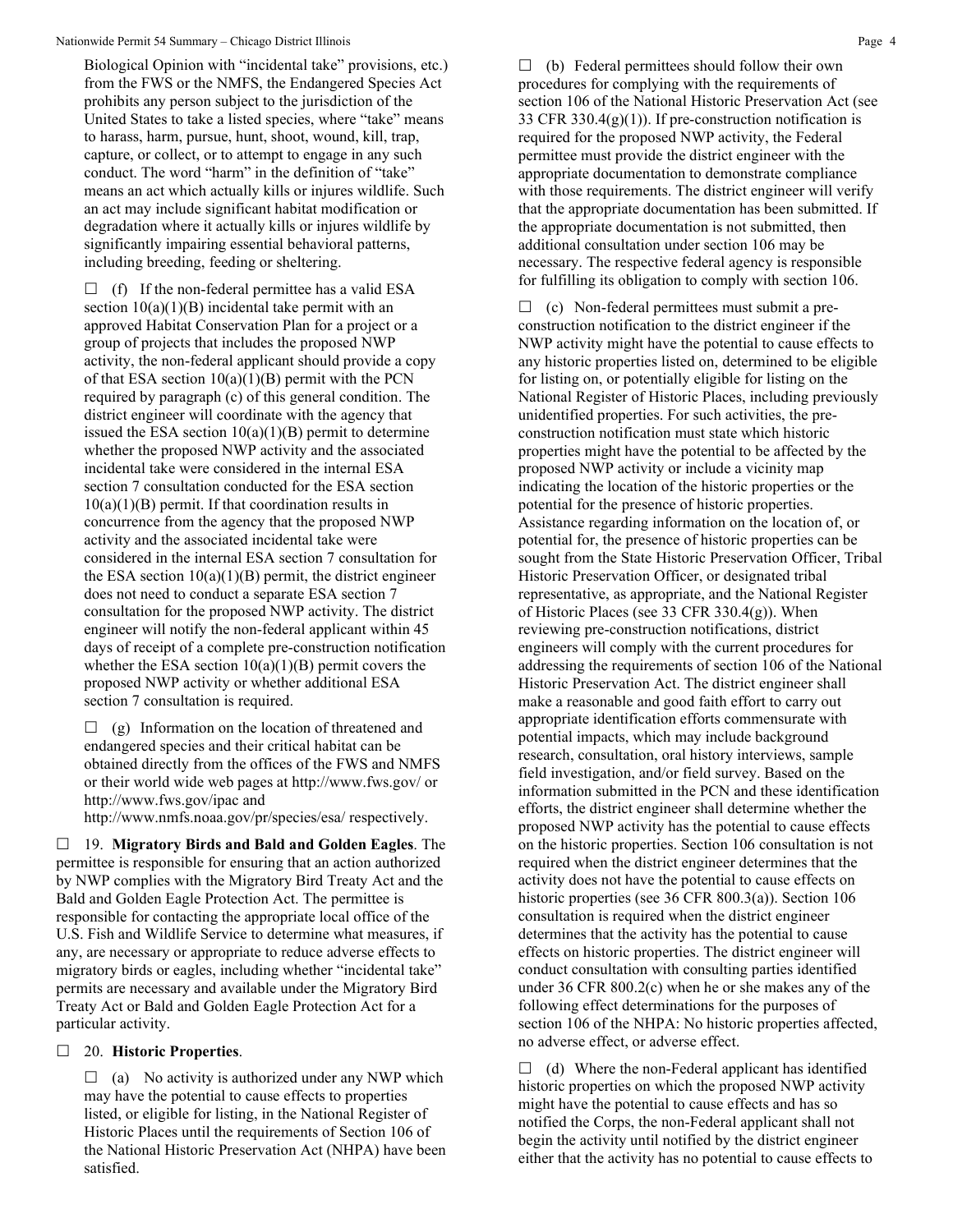historic properties or that NHPA section 106 consultation has been completed. For non-federal permittees, the district engineer will notify the prospective permittee within 45 days of receipt of a complete pre-construction notification whether NHPA section 106 consultation is required. If NHPA section 106 consultation is required, the district engineer will notify the non-Federal applicant that he or she cannot begin the activity until section 106 consultation is completed. If the non-Federal applicant has not heard back from the Corps within 45 days, the applicant must still wait for notification from the Corps.

 $\Box$  (e) Prospective permittees should be aware that section 110k of the NHPA (54 U.S.C. 306113) prevents the Corps from granting a permit or other assistance to an applicant who, with intent to avoid the requirements of section 106 of the NHPA, has intentionally significantly adversely affected a historic property to which the permit would relate, or having legal power to prevent it, allowed such significant adverse effect to occur, unless the Corps, after consultation with the Advisory Council on Historic Preservation (ACHP), determines that circumstances justify granting such assistance despite the adverse effect created or permitted by the applicant. If circumstances justify granting the assistance, the Corps is required to notify the ACHP and provide documentation specifying the circumstances, the degree of damage to the integrity of any historic properties affected, and proposed mitigation. This documentation must include any views obtained from the applicant, SHPO/THPO, appropriate Indian tribes if the undertaking occurs on or affects historic properties on tribal lands or affects properties of interest to those tribes, and other parties known to have a legitimate interest in the impacts to the permitted activity on historic properties.

 21. **Discovery of Previously Unknown Remains and Artifacts**. Permittees that discover any previously unknown historic, cultural or archeological remains and artifacts while accomplishing the activity authorized by NWP, they must immediately notify the district engineer of what they have found, and to the maximum extent practicable, avoid construction activities that may affect the remains and artifacts until the required coordination has been completed. The district engineer will initiate the Federal, Tribal, and state coordination required to determine if the items or remains warrant a recovery effort or if the site is eligible for listing in the National Register of Historic Places.

 **22. Designated Critical Resource Waters**. Critical resource waters include, NOAA-managed marine sanctuaries and marine monuments, and National Estuarine Research Reserves. The district engineer may designate, after notice and opportunity for public comment, additional waters officially designated by a state as having particular environmental or ecological significance, such as outstanding national resource waters or state natural heritage sites. The district engineer may also designate additional critical resource waters after notice and opportunity for public comment.

 $\Box$  (a) Discharges of dredged or fill material into waters of the United States are not authorized by NWPs 7, 12, 14, 16, 17, 21, 29, 31, 35, 39, 40, 42, 43, 44, 49, 50, 51, 52, 57, and 58 for any activity within, or directly

affecting, critical resource waters, including wetlands adjacent to such waters.

 $\Box$  (b) For NWPs 3, 8, 10, 13, 15, 18, 19, 22, 23, 25, 27, 28, 30, 33, 34, 36, 37, 38, and 54, notification is required in accordance with general condition 32, for any activity proposed by permittees in the designated critical resource waters including wetlands adjacent to those waters. The district engineer may authorize activities under these NWPs only after she or he determines that the impacts to the critical resource waters will be no more than minimal.

 **23. Mitigation**. The district engineer will consider the following factors when determining appropriate and practicable mitigation necessary to ensure that the individual and cumulative adverse environmental effects are no more than minimal:

 $\Box$  (a) The activity must be designed and constructed to avoid and minimize adverse effects, both temporary and permanent, to waters of the United States to the maximum extent practicable at the project site (i.e., on site).

 $\Box$  (b) Mitigation in all its forms (avoiding, minimizing, rectifying, reducing, or compensating for resource losses) will be required to the extent necessary to ensure that the individual and cumulative adverse environmental effects are no more than minimal.

 $\Box$  (c) Compensatory mitigation at a minimum one-forone ratio will be required for all wetland losses that exceed 1/10-acre and require pre-construction notification, unless the district engineer determines in writing that either some other form of mitigation would be more environmentally appropriate or the adverse environmental effects of the proposed activity are no more than minimal, and provides an activity-specific waiver of this requirement. For wetland losses of 1/10 acre or less that require pre-construction notification, the district engineer may determine on a case-by-case basis that compensatory mitigation is required to ensure that the activity results in only minimal adverse environmental effects.

 $\Box$  (d) Compensatory mitigation at a minimum one-forone ratio will be required for all losses of stream bed that exceed 3/100-acre and require pre-construction notification, unless the district engineer determines in writing that either some other form of mitigation would be more environmentally appropriate or the adverse environmental effects of the proposed activity are no more than minimal, and provides an activity-specific waiver of this requirement. This compensatory mitigation requirement may be satisfied through the restoration or enhancement of riparian areas next to streams in accordance with paragraph (e) of this general condition. For losses of stream bed of 3/100-acre or less that require pre-construction notification, the district engineer may determine on a case-by-case basis that compensatory mitigation is required to ensure that the activity results in only minimal adverse environmental effects. Compensatory mitigation for losses of streams should be provided, if practicable, through stream rehabilitation, enhancement, or preservation, since streams are difficultto-replace resources (see  $33 \text{ CFR } 332.3(e)(3)$ ).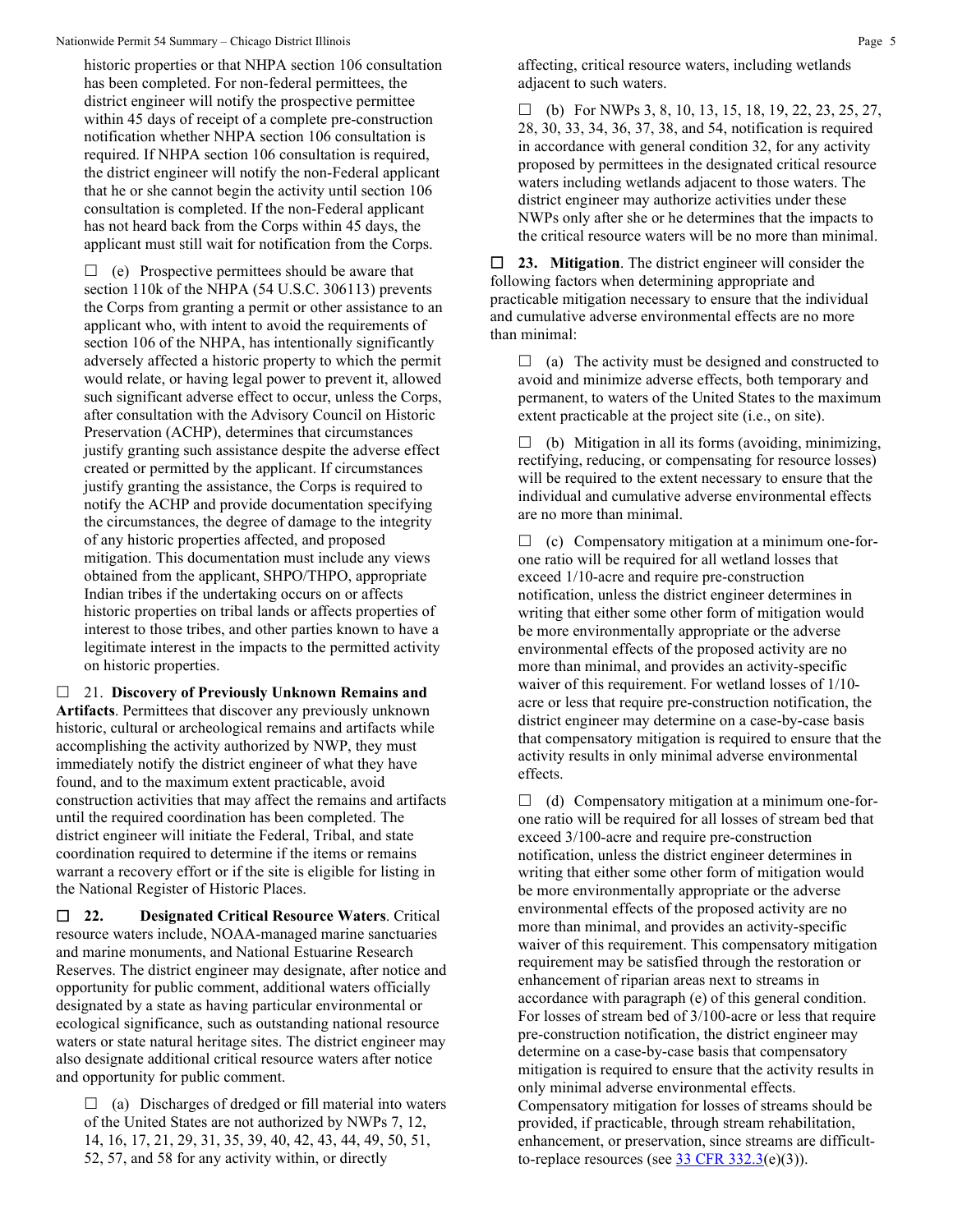$\Box$  (e) Compensatory mitigation plans for NWP activities in or near streams or other open waters will normally include a requirement for the restoration or enhancement, maintenance, and legal protection (e.g., conservation easements) of riparian areas next to open waters. In some cases, the restoration or maintenance/protection of riparian areas may be the only compensatory mitigation required. If restoring riparian areas involves planting vegetation, only native species should be planted. The width of the required riparian area will address documented water quality or aquatic habitat loss concerns. Normally, the riparian area will be 25 to 50 feet wide on each side of the stream, but the district engineer may require slightly wider riparian areas to address documented water quality or habitat loss concerns. If it is not possible to restore or maintain/protect a riparian area on both sides of a stream, or if the waterbody is a lake or coastal waters, then restoring or maintaining/protecting a riparian area along a single bank or shoreline may be sufficient.

Where both wetlands and open waters exist on the project site, the district engineer will determine the appropriate compensatory mitigation (e.g., riparian areas and/or wetlands compensation) based on what is best for the aquatic environment on a watershed basis. In cases where riparian areas are determined to be the most appropriate form of minimization or compensatory mitigation, the district engineer may waive or reduce the requirement to provide wetland compensatory mitigation for wetland losses.

 $\Box$  (f) Compensatory mitigation projects provided to offset losses of aquatic resources must comply with the applicable provisions of 33 CFR part 332.

 $\Box$  (1) The prospective permittee is responsible for proposing an appropriate compensatory mitigation option if compensatory mitigation is necessary to ensure that the activity results in no more than minimal adverse environmental effects. For the NWPs, the preferred mechanism for providing compensatory mitigation is mitigation bank credits or in-lieu fee program credits (see 33 CFR 332.3(b)(2) and (3)). However, if an appropriate number and type of mitigation bank or in-lieu credits are not available at the time the PCN is submitted to the district engineer, the district engineer may approve the use of permittee-responsible mitigation.

 $\Box$  (2) The amount of compensatory mitigation required by the district engineer must be sufficient to ensure that the authorized activity results in no more than minimal individual and cumulative adverse environmental effects (see 33 CFR 330.1(e)(3)). (See also 33 CFR 332.3(f).)

 $\Box$  (3) Since the likelihood of success is greater and the impacts to potentially valuable uplands are reduced, aquatic resource restoration should be the first compensatory mitigation option considered for permittee-responsible mitigation.

 $\Box$  (4) If permittee-responsible mitigation is the proposed option, the prospective permittee is responsible for submitting a mitigation plan. A conceptual or detailed mitigation plan may be used by the district engineer to make the decision on the NWP verification request, but a final mitigation plan that addresses the applicable requirements of 33 CFR  $332.4(c)(2)$  through (14) must be approved by the district engineer before the permittee begins work in waters of the United States, unless the district engineer determines that prior approval of the final mitigation plan is not practicable or not necessary to ensure timely completion of the required compensatory mitigation (see 33 CFR 332.3(k)(3)).

 $\Box$  (5) If mitigation bank or in-lieu fee program credits are the proposed option, the mitigation plan needs to address only the baseline conditions at the impact site and the number of credits to be provided (see 33 CFR 332.4(c)(1)(ii)).

 $\Box$  (6) Compensatory mitigation requirements (e.g., resource type and amount to be provided as compensatory mitigation, site protection, ecological performance standards, monitoring requirements) may be addressed through conditions added to the NWP authorization, instead of components of a compensatory mitigation plan (see 33 CFR  $332.4(c)(1)(ii)$ .

 $\Box$  (g) Compensatory mitigation will not be used to increase the acreage losses allowed by the acreage limits of the NWPs. For example, if an NWP has an acreage limit of 1/2-acre, it cannot be used to authorize any NWP activity resulting in the loss of greater than 1/2-acre of waters of the United States, even if compensatory mitigation is provided that replaces or restores some of the lost waters. However, compensatory mitigation can and should be used, as necessary, to ensure that an NWP activity already meeting the established acreage limits also satisfies the no more than minimal impact requirement for the NWPs.

 $\Box$  (h) Permittees may propose the use of mitigation banks, in-lieu fee programs, or permittee-responsible mitigation. When developing a compensatory mitigation proposal, the permittee must consider appropriate and practicable options consistent with the framework at 33 CFR 332.3(b). For activities resulting in the loss of marine or estuarine resources, permittee-responsible mitigation may be environmentally preferable if there are no mitigation banks or in-lieu fee programs in the area that have marine or estuarine credits available for sale or transfer to the permittee. For permittee-responsible mitigation, the special conditions of the NWP verification must clearly indicate the party or parties responsible for the implementation and performance of the compensatory mitigation project, and, if required, its long-term management.

 $\Box$  (i) Where certain functions and services of waters of the United States are permanently adversely affected by a regulated activity, such as discharges of dredged or fill material into waters of the United States that will convert a forested or scrub-shrub wetland to a herbaceous wetland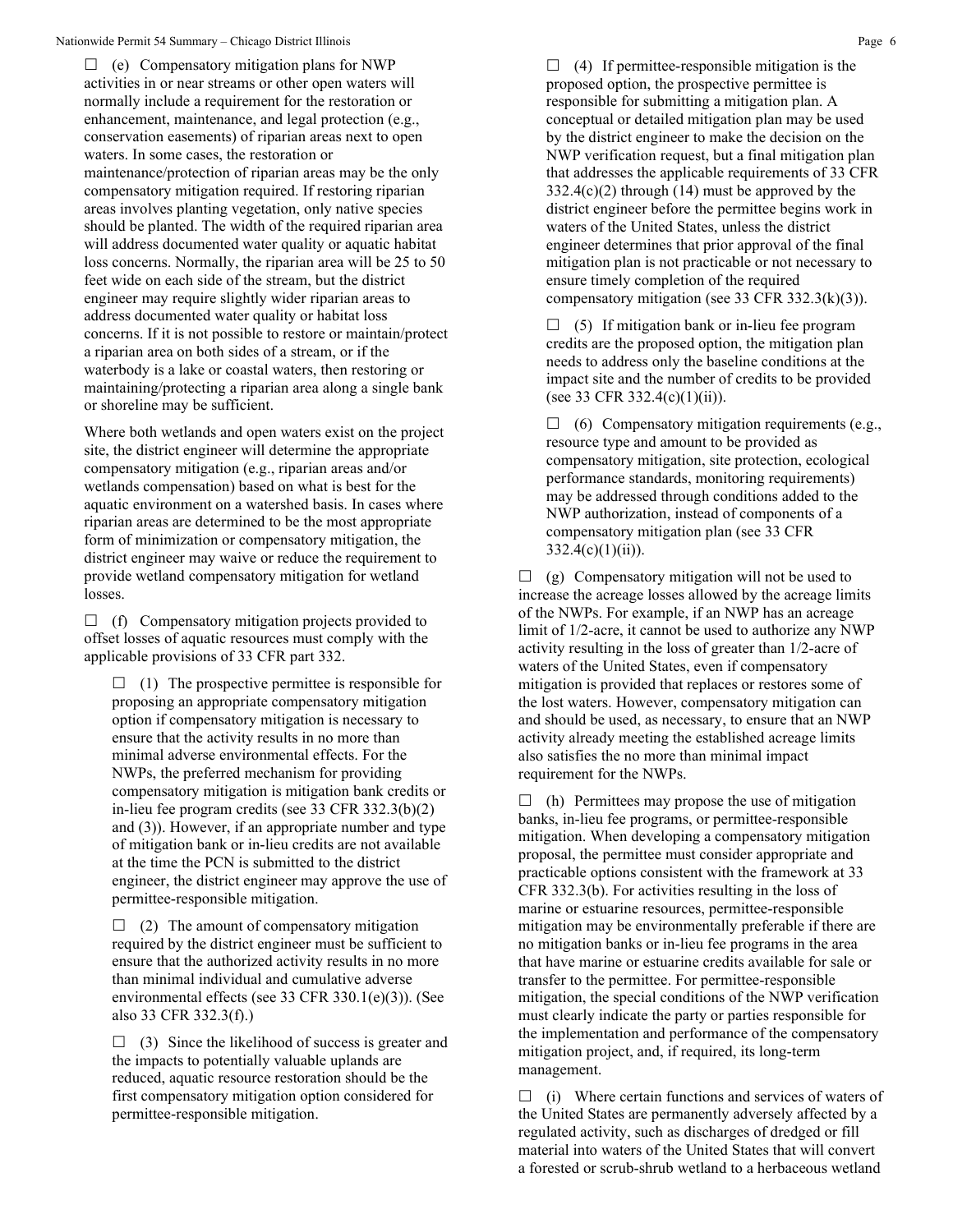in a permanently maintained utility line right-of-way, mitigation may be required to reduce the adverse environmental effects of the activity to the no more than minimal level.

 **24. Safety of Impoundment Structures**. To ensure that all impoundment structures are safely designed, the district engineer may require non-Federal applicants to demonstrate that the structures comply with established state dam safety criteria or have been designed by qualified persons. The district engineer may also require documentation that the design has been independently reviewed by similarly qualified persons, and appropriate modifications made to ensure safety.

## **25. Water Quality**.

 $\Box$  (a) Where the certifying authority (state, authorized tribe, or EPA, as appropriate) has not previously certified compliance of an NWP with CWA section 401, a CWA section 401 water quality certification for the proposed discharge must be obtained or waived (see [33 CFR](https://www.federalregister.gov/select-citation/2021/01/13/33-CFR-330.4)   $330.4(c)$  $330.4(c)$ ). If the permittee cannot comply with all of the conditions of a water quality certification previously issued by certifying authority for the issuance of the NWP, then the permittee must obtain a water quality certification or waiver for the proposed discharge in order for the activity to be authorized by an NWP.

 $\Box$  (b) If the NWP activity requires pre-construction notification and the certifying authority has not previously certified compliance of an NWP with CWA section 401, the proposed discharge is not authorized by an NWP until water quality certification is obtained or waived. If the certifying authority issues a water quality certification for the proposed discharge, the permittee must submit a copy of the certification to the district engineer. The discharge is not authorized by an NWP until the district engineer has notified the permittee that the water quality certification requirement has been satisfied by the issuance of a water quality certification or a waiver.

 $\Box$  (c) The district engineer or certifying authority may require additional water quality management measures to ensure that the authorized activity does not result in more than minimal degradation of water quality.

 **26. Coastal Zone Management**. In coastal states where an NWP has not previously received a state coastal zone management consistency concurrence, an individual state coastal zone management consistency concurrence must be obtained, or a presumption of concurrence must occur (see 33 CFR 330.4(d)). If the permittee cannot comply with all of the conditions of a coastal zone management consistency concurrence previously issued by the state, then the permittee must obtain an individual coastal zone management consistency concurrence or presumption of concurrence in order for the activity to be authorized by NWP. The district engineer or a state may require additional measures to ensure that the authorized activity is consistent with state coastal zone management requirements.

 **27. Regional and Case-By-Case Conditions**. The activity must comply with any regional conditions that may have been added by the Division Engineer (see 33 CFR 330.4(e)) and with any case specific conditions added by the Corps or by the state, Indian Tribe, or U.S. EPA in its CWA section 401 Water Quality Certification, or by the state in its Coastal Zone Management Act consistency determination.

 **28. Use of Multiple Nationwide Permits**. The use of more than one NWP for a single and complete project is authorized, subject to the following restrictions:

 $\Box$  (a) If only one of the NWPs used to authorize the single and complete project has a specified acreage limit, the acreage loss of waters of the United States cannot exceed the acreage limit of the NWP with the highest specified acreage limit. For example, if a road crossing over tidal waters is constructed under NWP 14, with associated bank stabilization authorized by NWP 13, the maximum acreage loss of waters of the United States for the total project cannot exceed 1/3-acre.

 $\Box$  (b) If one or more of the NWPs used to authorize the single and complete project has specified acreage limits, the acreage loss of waters of the United States authorized by those NWPs cannot exceed their respective specified acreage limits. For example, if a commercial development is constructed under NWP 39, and the single and complete project includes the filling of an upland ditch authorized by NWP 46, the maximum acreage loss of waters of the United States for the commercial development under NWP 39 cannot exceed 1/2-acre, and the total acreage loss of waters of United States due to the NWP 39 and 46 activities cannot exceed 1 acre.

 **29. Transfer of Nationwide Permit Verifications**. If the permittee sells the property associated with a nationwide permit verification, the permittee may transfer the nationwide permit verification to the new owner by submitting a letter to the appropriate Corps district office to validate the transfer. A copy of the nationwide permit verification must be attached to the letter, and the letter must contain the following statement and signature:

"When the structures or work authorized by this nationwide permit are still in existence at the time the property is transferred, the terms and conditions of this nationwide permit, including any special conditions, will continue to be binding on the new owner(s) of the property. To validate the transfer of this nationwide permit and the associated liabilities associated with compliance with its terms and conditions, have the transferee sign and date below."

(Transferee)

## (Date)

 **30. Compliance Certification**. Each permittee who receives an NWP verification letter from the Corps must provide a signed certification documenting completion of the authorized activity and implementation of any required compensatory mitigation. The success of any required permittee-responsible mitigation, including the achievement of ecological performance standards, will be addressed separately by the district engineer. The Corps will provide the permittee the certification document with the NWP verification letter. The certification document will include: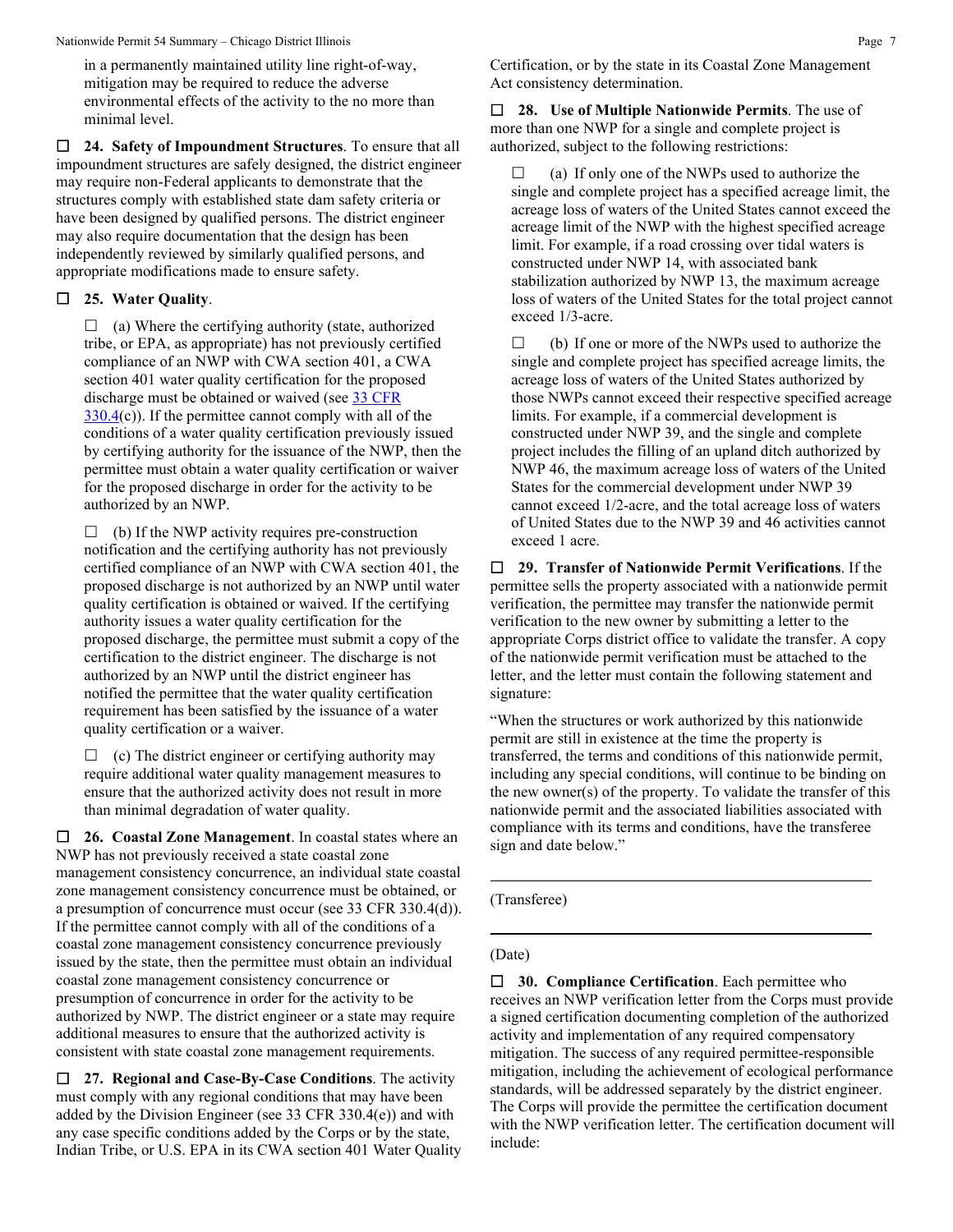$\Box$  (a) A statement that the authorized activity was done in accordance with the NWP authorization, including any general, regional, or activity-specific conditions;

 $\Box$  (b) A statement that the implementation of any required compensatory mitigation was completed in accordance with the permit conditions. If credits from a mitigation bank or in-lieu fee program are used to satisfy the compensatory mitigation requirements, the certification must include the documentation required by 33 CFR 332.3(l)(3) to confirm that the permittee secured the appropriate number and resource type of credits; and

 $\Box$  (c) The signature of the permittee certifying the completion of the activity and mitigation.

The completed certification document must be submitted to the district engineer within 30 days of completion of the authorized activity or the implementation of any required compensatory mitigation, whichever occurs later.

 **31. Activities Affecting Structures or Works Built by the United States.** If an NWP activity also requires review by, or permission from, the Corps pursuant to 33 U.S.C. 408 because it will alter or temporarily or permanently occupy or use a U.S. Army Corps of Engineers (USACE) federally authorized Civil Works project (a "USACE project"), the prospective permittee must submit a pre-construction notification. See paragraph (b)(10) of general condition 32. An activity that requires section 408 permission and/or review is not authorized by NWP until the appropriate Corps office issues the section 408 permission or completes its review to alter, occupy, or use the USACE project, and the district engineer issues a written NWP verification.

## **32. Pre-Construction Notification**.

 $\Box$  (a) **Timing**. Where required by the terms of the NWP, the prospective permittee must notify the district engineer by submitting a pre-construction notification (PCN) as early as possible. The district engineer must determine if the PCN is complete within 30 calendar days of the date of receipt and, if the PCN is determined to be incomplete, notify the prospective permittee within that 30 day period to request the additional information necessary to make the PCN complete. The request must specify the information needed to make the PCN complete. As a general rule, district engineers will request additional information necessary to make the PCN complete only once. However, if the prospective permittee does not provide all of the requested information, then the district engineer will notify the prospective permittee that the PCN is still incomplete and the PCN review process will not commence until all of the requested information has been received by the district engineer. The prospective permittee shall not begin the activity until either:

 $\Box$  (1) He or she is notified in writing by the district engineer that the activity may proceed under the NWP with any special conditions imposed by the district or division engineer; or

 $\Box$  (2) 45 calendar days have passed from the district engineer's receipt of the complete PCN and the prospective permittee has not received written

notice from the district or division engineer. However, if the permittee was required to notify the Corps pursuant to general condition 18 that listed species or critical habitat might be affected or are in the vicinity of the activity, or to notify the Corps pursuant to general condition 20 that the activity might have the potential to cause effects to historic properties, the permittee cannot begin the activity until receiving written notification from the Corps that there is "no effect" on listed species or "no potential to cause effects" on historic properties, or that any consultation required under Section 7 of the Endangered Species Act (see 33 CFR 330.4(f)) and/or section 106 of the National Historic Preservation Act (see 33 CFR 330.4(g)) has been completed. If the proposed activity requires a written waiver to exceed specified limits of an NWP, the permittee may not begin the activity until the district engineer issues the waiver. If the district or division engineer notifies the permittee in writing that an individual permit is required within 45 calendar days of receipt of a complete PCN, the permittee cannot begin the activity until an individual permit has been obtained. Subsequently, the permittee's right to proceed under the NWP may be modified, suspended, or revoked only in accordance with the procedure set forth in 33 CFR 330.5(d)(2).

## (b) **Contents of Pre-Construction Notification**. The PCN must be in writing and include the following information:

 $\Box$  (1) Name, address and telephone numbers of the prospective permittee;

 $\Box$  (2) Location of the proposed activity;

 $\Box$  (3) Identify the specific NWP or NWP(s) the prospective permittee wants to use to authorize the proposed activity;

 $\Box$  (4) (i) A description of the proposed activity; the activity's purpose; direct and indirect adverse environmental effects the activity would cause, including the anticipated amount of loss of wetlands, other special aquatic sites, and other waters expected to result from the NWP activity, in acres, linear feet, or other appropriate unit of measure; a description of any proposed mitigation measures intended to reduce the adverse environmental effects caused by the proposed activity; and any other NWP(s), regional general permit(s), or individual permit(s) used or intended to be used to authorize any part of the proposed project or any related activity, including other separate and distant crossings for linear projects that require Department of the Army authorization but do not require pre-construction notification.The description of the proposed activity and any proposed mitigation measures should be sufficiently detailed to allow the district engineer to determine that the adverse environmental effects of the activity will be no more than minimal and to determine the need for compensatory mitigation or other mitigation measures.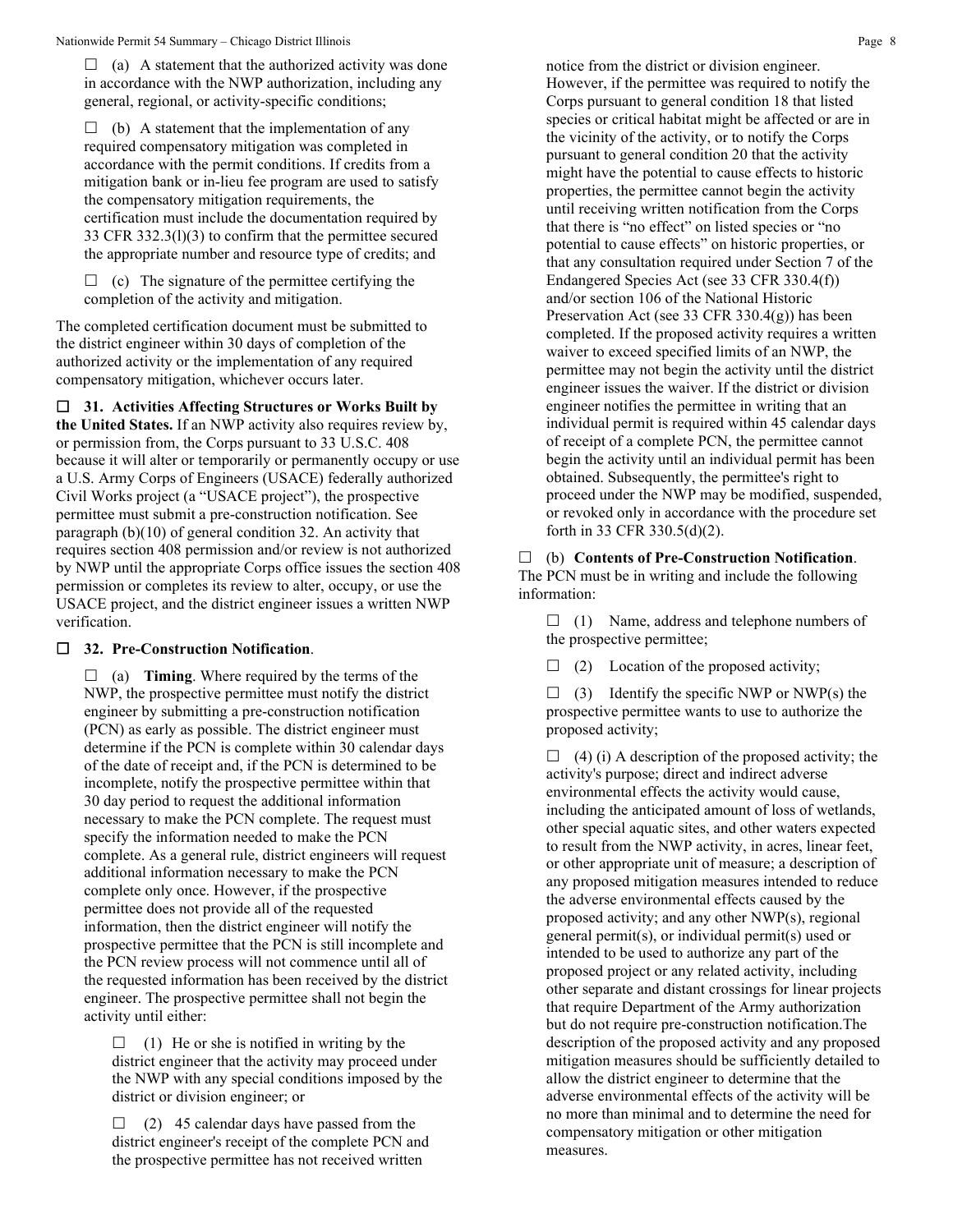$\Box$  (ii) For linear projects where one or more single and complete crossings require preconstruction notification, the PCN must include the quantity of anticipated losses of wetlands, other special aquatic sites, and other waters for each single and complete crossing of those wetlands, other special aquatic sites, and other waters (including those single and complete crossings authorized by NWP but do not require PCNs). This information will be used by the district engineer to evaluate the cumulative adverse environmental effects of the proposed linear project, and does not change those non-PCN NWP activities into NWP PCNs.

 $\Box$  (iii) Sketches should be provided when necessary to show that the activity complies with the terms of the NWP. (Sketches usually clarify the activity and when provided results in a quicker decision. Sketches should contain sufficient detail to provide an illustrative description of the proposed activity (e.g., a conceptual plan), but do not need to be detailed engineering plans);

 $\Box$  (5) The PCN must include a delineation of wetlands, other special aquatic sites, and other waters, such as lakes and ponds, perennial, and intermittent, on the project site. Wetland delineations must be prepared in accordance with the current method required by the Corps. The permittee may ask the Corps to delineate the special aquatic sites and other waters on the project site, but there may be a delay if the Corps does the delineation, especially if the project site is large or contains many wetlands, other special aquatic sites, and other waters. Furthermore, the 45-day period will not start until the delineation has been submitted to or completed by the Corps, as appropriate;

 $\Box$  (6) If the proposed activity will result in the loss of greater than 1/10-acre of wetlands or 3/100 acre of stream bed and a PCN is required, the prospective permittee must submit a statement describing how the mitigation requirement will be satisfied, or explaining why the adverse environmental effects are no more than minimal and why compensatory mitigation should not be required. As an alternative, the prospective permittee may submit a conceptual or detailed mitigation plan.

 $\Box$  (7) For non-federal permittees, if any listed species (or species proposed for listing) or designated critical habitat (or critical habitat proposed for such designation) might be affected or is in the vicinity of the activity, or if the activity is located in designated critical habitat (or critical habitat proposed for such designation), the PCN must include the name(s) of those endangered or threatened species (or species proposed for listing) that might be affected by the proposed activity or utilize the designated critical habitat (or critical habitat proposed for such designation) that might be affected by the proposed activity. For NWP activities

that require pre-construction notification, Federal permittees must provide documentation demonstrating compliance with the Endangered Species Act;

 $\Box$  (8) For non-federal permittees, if the NWP activity might have the potential to cause effects to a historic property listed on, determined to be eligible for listing on, or potentially eligible for listing on, the National Register of Historic Places, the PCN must state which historic property might have the potential to be affected by the proposed activity or include a vicinity map indicating the location of the historic property. For NWP activities that require preconstruction notification, Federal permittees must provide documentation demonstrating compliance with section 106 of the National Historic Preservation Act;

 $\Box$  (9) For an activity that will occur in a component of the National Wild and Scenic River System, or in a river officially designated by Congress as a "study river" for possible inclusion in the system while the river is in an official study status, the PCN must identify the Wild and Scenic River or the "study river" (see general condition 16); and

 $\Box$  (10) For an NWP activity that requires permission from, or review by, the Corps pursuant to 33 U.S.C. 408 because it will alter or temporarily or permanently occupy or use a U.S. Army Corps of Engineers federally authorized civil works project, the pre-construction notification must include a statement confirming that the project proponent has submitted a written request for section 408 permission from, or review by, the Corps office having jurisdiction over that USACE project.

 (c) **Form of Pre-Construction Notification.** The nationwide permit pre-construction notification form (Form ENG 6082) should be used for NWP PCNs. A letter containing the required information may also be used. Applicants may provide electronic files of PCNs and supporting materials if the district engineer has established tools and procedures for electronic submittals.

(d) **Agency Coordination**:

 $\Box$  (1) The district engineer will consider any comments from Federal and state agencies concerning the proposed activity's compliance with the terms and conditions of the NWPs and the need for mitigation to reduce the activity's adverse environmental effects so that they are no more than minimal.

 $\Box$  (2) Agency coordination is required for:

i) All NWP activities that require preconstruction notification and result in the loss of greater than 1/2-acre of waters of the United States;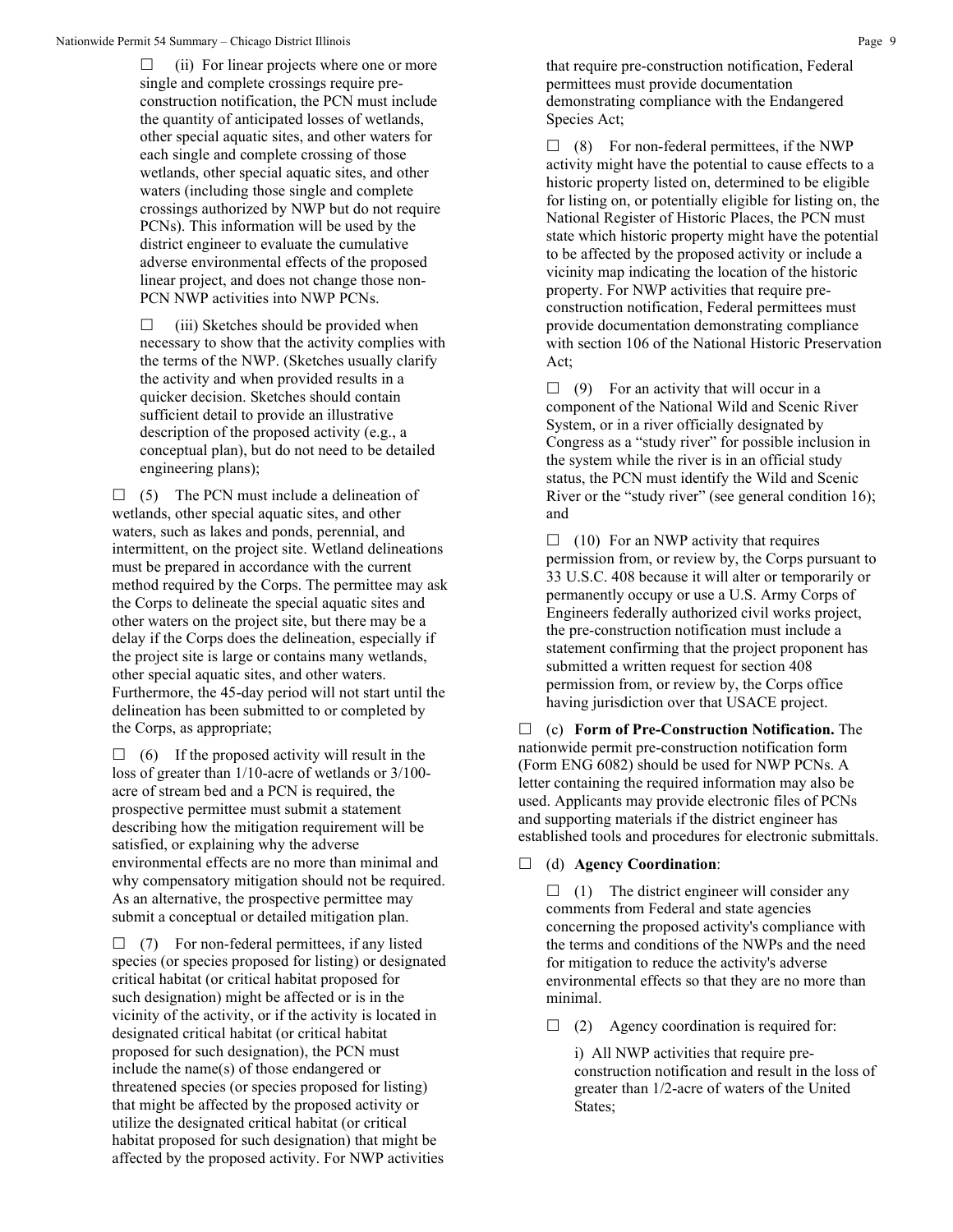ii) NWP 13 activities in excess of 500 linear feet, fills greater than one cubic yard per running foot, or involve discharges of dredged or fill material into special aquatic sites; and

(iii) NWP 54 activities in excess of 500 linear feet, or that extend into the waterbody more than 30 feet from the mean low water line in tidal waters or the ordinary high water mark in the Great Lakes.

 $\Box$  (3) When agency coordination is required, the district engineer will immediately provide (e.g., via email, facsimile transmission, overnight mail, or other expeditious manner) a copy of the complete PCN to the appropriate Federal or state offices (FWS, state natural resource or water quality agency, EPA, and, if appropriate, the NMFS). With the exception of NWP 37, these agencies will have 10 calendar days from the date the material is transmitted to notify the district engineer via telephone, facsimile transmission, or email that they intend to provide substantive, site-specific comments. The comments must explain why the agency believes the adverse environmental effects will be more than minimal. If so contacted by an agency, the district engineer will wait an additional 15 calendar days before making a decision on the pre-construction notification. The district engineer will fully consider agency comments received within the specified time frame concerning the proposed activity's compliance with the terms and conditions of the NWPs, including the need for mitigation to ensure that the net adverse environmental effects of the proposed activity are no more than minimal. The district engineer will provide no response to the resource agency, except as provided below. The district engineer will indicate in the administrative record associated with each preconstruction notification that the resource agencies' concerns were considered. For NWP 37, the emergency watershed protection and rehabilitation activity may proceed immediately in cases where there is an unacceptable hazard to life or a significant loss of property or economic hardship will occur. The district engineer will consider any comments received to decide whether the NWP 37 authorization should be modified, suspended, or revoked in accordance with the procedures at 33 CFR 330.5.

 $\Box$  (4) In cases of where the prospective permittee is not a Federal agency, the district engineer will provide a response to NMFS within 30 calendar days of receipt of any Essential Fish Habitat conservation recommendations, as required by section 305(b)(4)(B) of the Magnuson-Stevens Fishery Conservation and Management Act.

 $\Box$  (5) Applicants are encouraged to provide the Corps with either electronic files or multiple copies of pre-construction notifications to expedite agency coordination.

## **C. District Engineer's Decision**

 $\Box$  1. In reviewing the PCN for the proposed activity, the district engineer will determine whether the activity authorized by the NWP will result in more than minimal individual or cumulative adverse environmental effects or may be contrary to the public interest. If a project proponent requests authorization by a specific NWP, the district engineer should issue the NWP verification for that activity if it meets the terms and conditions of that NWP, unless he or she determines, after considering mitigation, that the proposed activity will result in more than minimal individual and cumulative adverse effects on the aquatic environment and other aspects of the public interest and exercises discretionary authority to require an individual permit for the proposed activity. For a linear project, this determination will include an evaluation of the single and complete crossings of waters of the United States that require PCNs to determine whether they individually satisfy the terms and conditions of the NWP(s), as well as the cumulative effects caused by all of the crossings of waters of the United States authorized by NWP. If an applicant requests a waiver of an applicable limit, as provided for in NWPs 13, 36, or 54, the district engineer will only grant the waiver upon a written determination that the NWP activity will result in only minimal individual and cumulative adverse environmental effects.

 $\Box$  2. When making minimal adverse environmental effects determinations the district engineer will consider the direct and indirect effects caused by the NWP activity. He or she will also consider the cumulative adverse environmental effects caused by activities authorized by NWP and whether those cumulative adverse environmental effects are no more than minimal. The district engineer will also consider site specific factors, such as the environmental setting in the vicinity of the NWP activity, the type of resource that will be affected by the NWP activity, the functions provided by the aquatic resources that will be affected by the NWP activity, the degree or magnitude to which the aquatic resources perform those functions, the extent that aquatic resource functions will be lost as a result of the NWP activity (e.g., partial or complete loss), the duration of the adverse effects (temporary or permanent), the importance of the aquatic resource functions to the region (e.g., watershed or ecoregion), and mitigation required by the district engineer. If an appropriate functional or condition assessment method is available and practicable to use, that assessment method may be used by the district engineer to assist in the minimal adverse environmental effects determination. The district engineer may add case-specific special conditions to the NWP authorization to address site-specific environmental concerns.

 $\Box$  3. If the proposed activity requires a PCN and will result in a loss of greater than 1/10-acre of wetlands or 3/100 acre of stream bed, the prospective permittee should submit a mitigation proposal with the PCN. Applicants may also propose compensatory mitigation for NWP activities with smaller impacts, or for impacts to other types of waters. The district engineer will consider any proposed compensatory mitigation or other mitigation measures the applicant has included in the proposal in determining whether the net adverse environmental effects of the proposed activity are no more than minimal. The compensatory mitigation proposal may be either conceptual or detailed.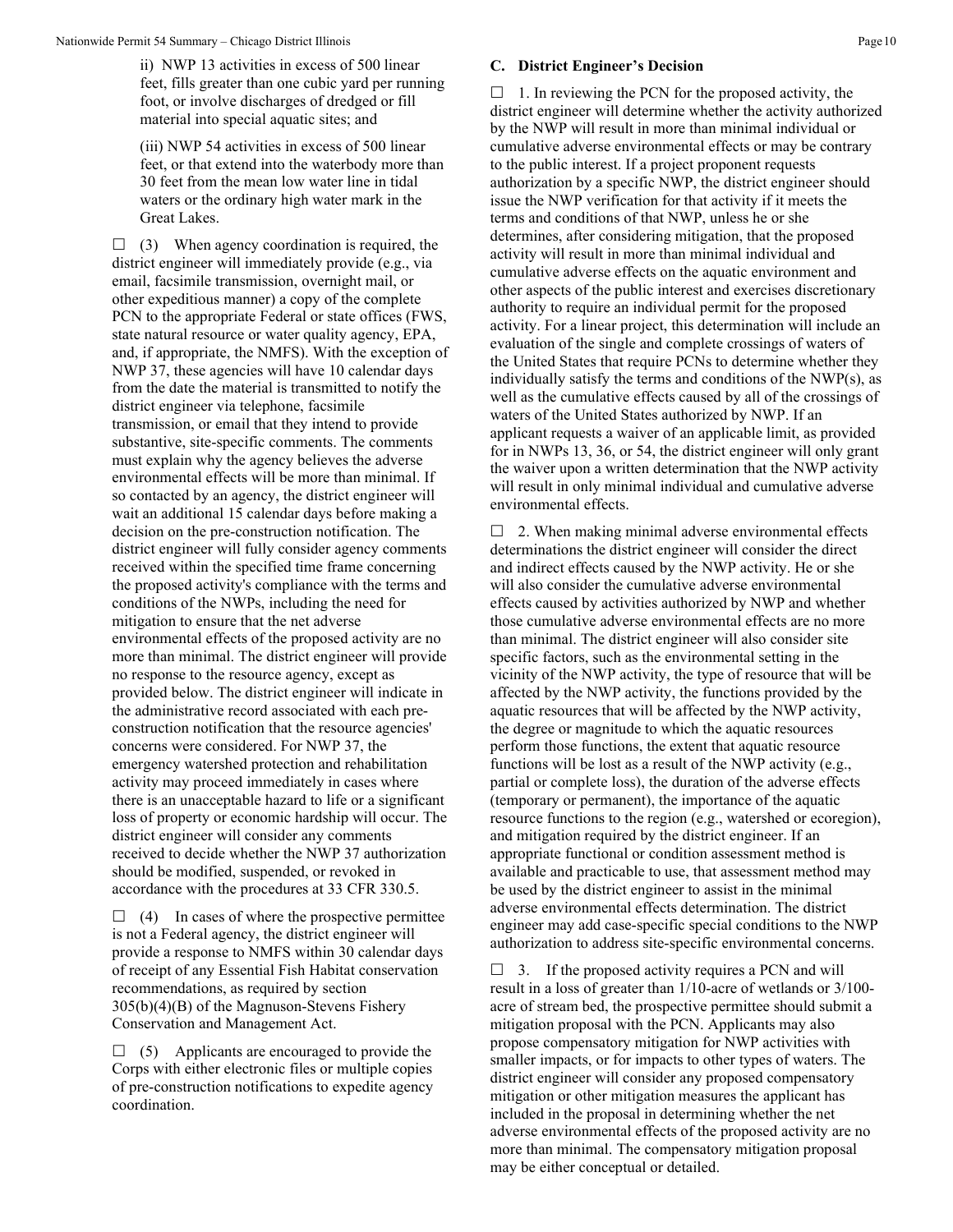If the district engineer determines that the activity complies with the terms and conditions of the NWP and that the adverse environmental effects are no more than minimal, after considering mitigation, the district engineer will notify the permittee and include any activity-specific conditions in the NWP verification the district engineer deems necessary. Conditions for compensatory mitigation requirements must comply with the appropriate provisions at  $33 \text{ CFR } 332.3(k)$ . The district engineer must approve the final mitigation plan before the permittee commences work in waters of the United States, unless the district engineer determines that prior approval of the final mitigation plan is not practicable or not necessary to ensure timely completion of the required compensatory mitigation. If the prospective permittee elects to submit a compensatory mitigation plan with the PCN, the district engineer will expeditiously review the proposed compensatory mitigation plan. The district engineer must review the proposed compensatory mitigation plan within 45 calendar days of receiving a complete PCN and determine whether the proposed mitigation would ensure that the NWP activity results in no more than minimal adverse environmental effects. If the net adverse environmental effects of the NWP activity (after consideration of the mitigation proposal) are determined by the district engineer to be no more than minimal, the district engineer will provide a timely written response to the applicant. The response will state that the NWP activity can proceed under the terms and conditions of the NWP, including any activity-specific conditions added to the NWP authorization by the district engineer.

 $\Box$  4. If the district engineer determines that the adverse environmental effects of the proposed activity are more than minimal, then the district engineer will notify the applicant either: (a) That the activity does not qualify for authorization under the NWP and instruct the applicant on the procedures to seek authorization under an individual permit; (b) that the activity is authorized under the NWP subject to the applicant's submission of a mitigation plan that would reduce the adverse environmental effects so that they are no more than minimal; or (c) that the activity is authorized under the NWP with specific modifications or conditions. Where the district engineer determines that mitigation is required to ensure no more than minimal adverse environmental effects, the activity will be authorized within the 45-day PCN period (unless additional time is required to comply with general conditions 18, 20, and/or 31), with activity-specific conditions that state the mitigation requirements. The authorization will include the necessary conceptual or detailed mitigation plan or a requirement that the applicant submit a mitigation plan that would reduce the adverse environmental effects so that they are no more than minimal. When compensatory mitigation is required, no work in waters of the United States may occur until the district engineer has approved a specific mitigation plan or has determined that prior approval of a final mitigation plan is not practicable or not necessary to ensure timely completion of the required compensatory mitigation.

## D. **Further Information**

1. District engineers have authority to determine if an activity complies with the terms and conditions of an NWP.

2. NWPs do not obviate the need to obtain other federal, state, or local permits, approvals, or authorizations required by law.

4. NWPs do not authorize any injury to the property or rights of others.

5. NWPs do not authorize interference with any existing or proposed Federal project (see general condition 31).

## E. **Definitions**

**Best management practices (BMPs)**: Policies, practices, procedures, or structures implemented to mitigate the adverse environmental effects on surface water quality resulting from development. BMPs are categorized as structural or nonstructural.

**Compensatory mitigation**: The restoration (re-establishment or rehabilitation), establishment (creation), enhancement, and/or in certain circumstances preservation of aquatic resources for the purposes of offsetting unavoidable adverse impacts which remain after all appropriate and practicable avoidance and minimization has been achieved.

**Currently serviceable**: Useable as is or with some maintenance, but not so degraded as to essentially require reconstruction.

**Direct effects**: Effects that are caused by the activity and occur at the same time and place.

**Discharge:** The term "discharge" means any discharge of dredged or fill material into waters of the United States.

**Ecological reference:** A model used to plan and design an aquatic habitat and riparian area restoration, enhancement, or establishment activity under NWP 27. An ecological reference may be based on the structure, functions, and dynamics of an aquatic habitat type or a riparian area type that currently exists in the region where the proposed NWP 27 activity is located. Alternatively, an ecological reference may be based on a conceptual model for the aquatic habitat type or riparian area type to be restored, enhanced, or established as a result of the proposed NWP 27 activity. An ecological reference takes into account the range of variation of the aquatic habitat type or riparian area type in the region.

**Enhancement**: The manipulation of the physical, chemical, or biological characteristics of an aquatic resource to heighten, intensify, or improve a specific aquatic resource function(s). Enhancement results in the gain of selected aquatic resource function(s), but may also lead to a decline in other aquatic resource function(s). Enhancement does not result in a gain in aquatic resource area.

**Establishment (creation):** The manipulation of the physical, chemical, or biological characteristics present to develop an aquatic resource that did not previously exist at an upland site. Establishment results in a gain in aquatic resource area.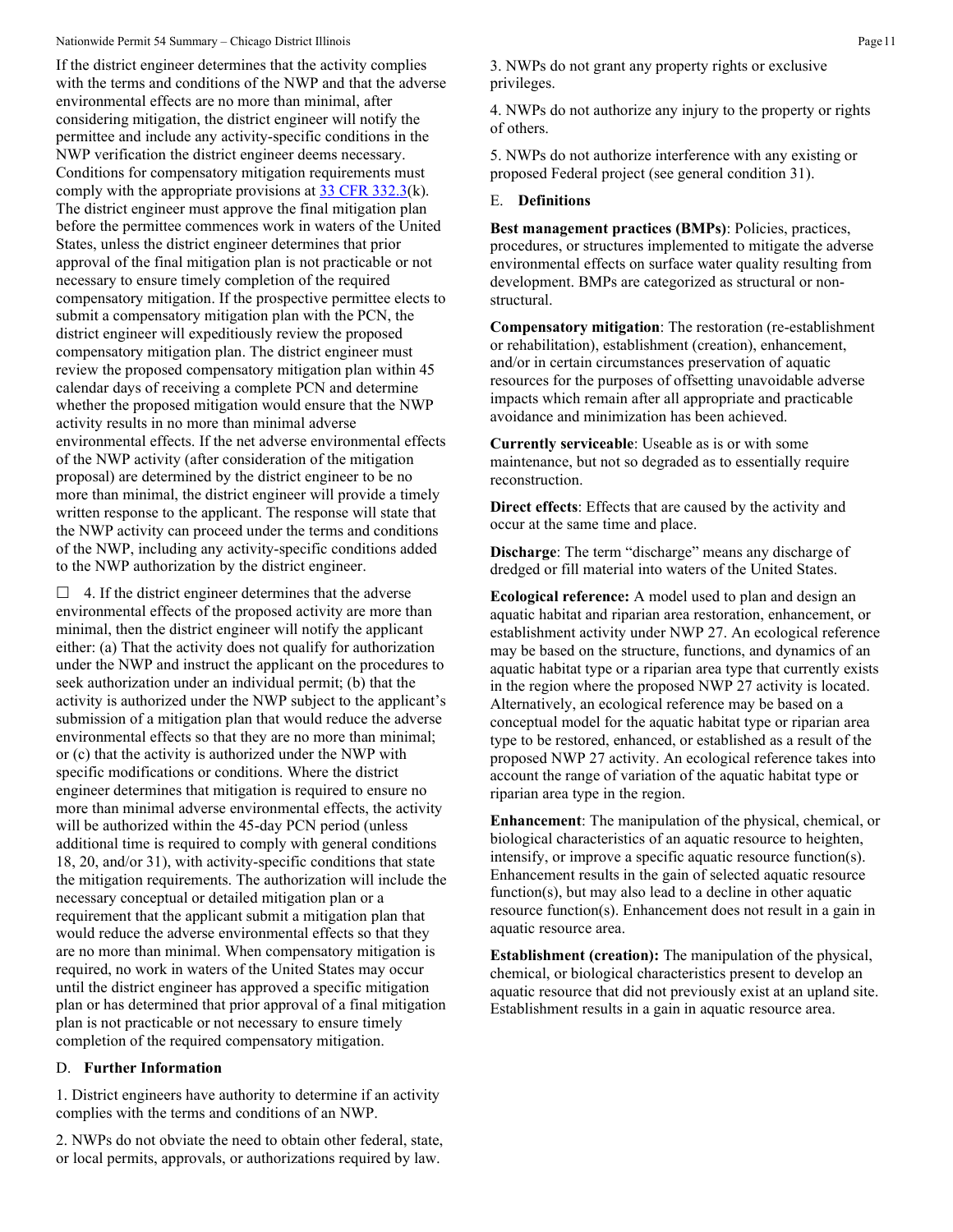**High Tide Line**: The line of intersection of the land with the water's surface at the maximum height reached by a rising tide. The high tide line may be determined, in the absence of actual data, by a line of oil or scum along shore objects, a more or less continuous deposit of fine shell or debris on the foreshore or berm, other physical markings or characteristics, vegetation lines, tidal gages, or other suitable means that delineate the general height reached by a rising tide. The line encompasses spring high tides and other high tides that occur with periodic frequency but does not include storm surges in which there is a departure from the normal or predicted reach of the tide due to the piling up of water against a coast by strong winds such as those accompanying a hurricane or other intense storm.

**Historic Property**: Any prehistoric or historic district, site (including archaeological site), building, structure, or other object included in, or eligible for inclusion in, the National Register of Historic Places maintained by the Secretary of the Interior. This term includes artifacts, records, and remains that are related to and located within such properties. The term includes properties of traditional religious and cultural importance to an Indian tribe or Native Hawaiian organization and that meet the National Register criteria (36 CFR part 60).

**Independent utility**: A test to determine what constitutes a single and complete non-linear project in the Corps Regulatory Program. A project is considered to have independent utility if it would be constructed absent the construction of other projects in the project area. Portions of a multi-phase project that depend upon other phases of the project do not have independent utility. Phases of a project that would be constructed even if the other phases were not built can be considered as separate single and complete projects with independent utility.

**Indirect effects**: Effects that are caused by the activity and are later in time or farther removed in distance, but are still reasonably foreseeable.

**Loss of waters of the United States**: Waters of the United States that are permanently adversely affected by filling, flooding, excavation, or drainage because of the regulated activity. The loss of stream bed includes the acres of stream bed that are permanently adversely affected by filling or excavation because of the regulated activity. Permanent adverse effects include permanent discharges of dredged or fill material that change an aquatic area to dry land, increase the bottom elevation of a waterbody, or change the use of a waterbody. The acreage of loss of waters of the United States is a threshold measurement of the impact to jurisdictional waters for determining whether a project may qualify for an NWP; it is not a net threshold that is calculated after considering compensatory mitigation that may be used to offset losses of aquatic functions and services. Waters of the United States temporarily filled, flooded, excavated, or drained, but restored to pre-construction contours and elevations after construction, are not included in the measurement of loss of waters of the United States. Impacts resulting from activities that do not require Department of the Army authorization, such as activities eligible for exemptions under section 404(f) of the Clean Water Act, are not considered when calculating the loss of waters of the United States.

**Navigable waters:** Waters subject to section 10 of the Rivers and Harbors Act of 1899. These waters are defined at 33 CFR part 329.

**Non-tidal wetland**: A non-tidal wetland is a wetland that is not subject to the ebb and flow of tidal waters. Non-tidal wetlands contiguous to tidal Start Printed Page 57394waters are located landward of the high tide line (i.e., spring high tide line).

**Open water:** For purposes of the NWPs, an open water is any area that in a year with normal patterns of precipitation has water flowing or standing above ground to the extent that an ordinary high water mark can be determined. Aquatic vegetation within the area of flowing or standing water is either non-emergent, sparse, or absent. Vegetated shallows are considered to be open waters. Examples of "open waters" include rivers, streams, lakes, and ponds.

**Ordinary High Water Mark**: The term ordinary high water mark means that line on the shore established by the fluctuations of water and indicated by physical characteristics such as a clear, natural line impressed on the bank, shelving, changes in the character of soil, destruction of terrestrial vegetation, the presence of litter and debris, or other appropriate means that consider the characteristics of the surrounding areas.

**Perennial stream**: A perennial stream has surface water flowing continuously year-round during a typical year.

**Practicable**: Available and capable of being done after taking into consideration cost, existing technology, and logistics in light of overall project purposes.

**Pre-construction notification:** A request submitted by the project proponent to the Corps for confirmation that a particular activity is authorized by nationwide permit. The request may be a permit application, letter, or similar document that includes information about the proposed work and its anticipated environmental effects. Pre-construction notification may be required by the terms and conditions of a nationwide permit, or by regional conditions. A preconstruction notification may be voluntarily submitted in cases where pre-construction notification is not required and the project proponent wants confirmation that the activity is authorized by nationwide permit.

**Preservation**: The removal of a threat to, or preventing the decline of, aquatic resources by an action in or near those aquatic resources. This term includes activities commonly associated with the protection and maintenance of aquatic resources through the implementation of appropriate legal and physical mechanisms. Preservation does not result in a gain of aquatic resource area or functions.

**Re-establishment**: The manipulation of the physical, chemical, or biological characteristics of a site with the goal of returning natural/historic functions to a former aquatic resource. Re-establishment results in rebuilding a former aquatic resource and results in a gain in aquatic resource area and functions.